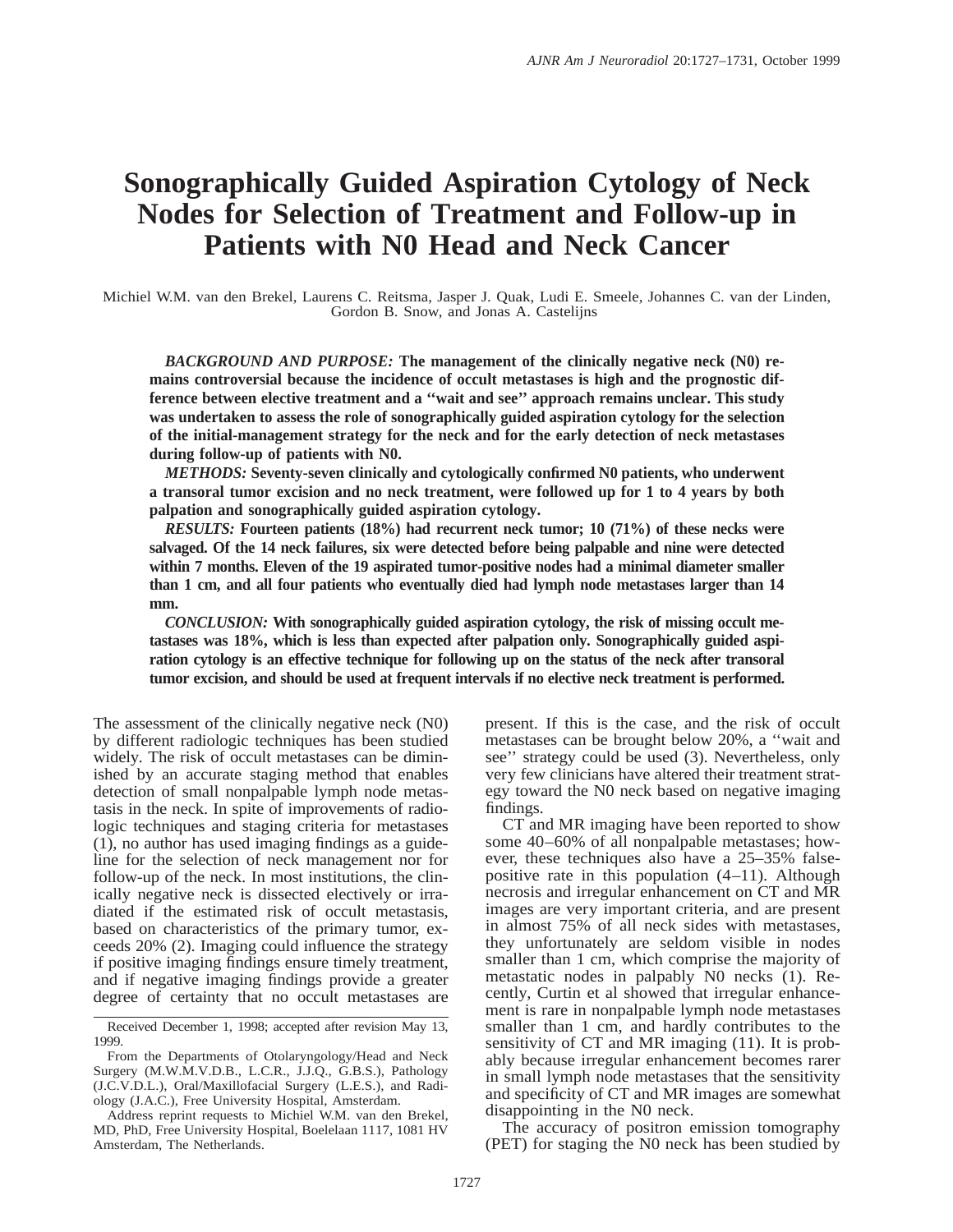only a few investigators (12–14). PET, however, might become a valuable tool for detecting small occult metastases, although its limited availability and costs will hamper widespread use for this indication. In all likelihood, its main indication will be for the detection of occult primary tumors and recurrences after radiotherapy. An initial report on PET in 14 patients showed a sensitivity of 78% in the N0 neck (13). In another comparative study, tyrosine-PET proved to be superior to CT and MR for the detection of lymph node metastases (14).

In a previous study, we found that sonographically guided fine-needle aspiration cytology was more accurate for the assessment of the clinically N0 neck than was CT or MR imaging (6, 15). Sonographically guided aspiration cytology has gained popularity for staging the clinically N0 neck of patients with head and neck carcinomas. The reported sensitivity of sonographically guided aspiration cytology in the N0 neck ranges from 48% by Takes (16), 50% by Righi (9), to 73% by our group (6). The specificity approaches 100%, as false-positive cytologic results of lymph nodes are very rare. A sensitivity of 73% in the N0 necks means that 73% of all neck sides with nonpalpable metastases can be upstaged correctly. This implies that if the initial risk of occult metastases is 40%, as in T2 tongue carcinomas, this risk diminishes to approximately 15% after negative aspiration cytology results. Calculation for 100 patients is  $(40-73\% \times 40) \div [60$  $+$  (40–73%  $\times$  40)] = (11  $\div$  71 = 15.49%).

In our clinic, since 1992, we gradually changed our policy for patients treated with transoral excisions without metastases detected with palpation or sonographically guided aspiration cytology. In the past, these patients frequently would have had an elective neck dissection, as now they are followed at regular intervals with palpation and sonographically guided fine-needle aspiration cytology. This study describes the outcome of these patients initially staged N0 by sonographically guided fine-needle aspiration cytology and the cytologic findings during follow-up.

## **Methods**

A retrospective study was performed in 77 patients treated between 1991 and 1997 with 79 head and neck squamous cell carcinomas without palpable neck nodes (N0). There were 44 men and 33 women of an average age of 61 years. Two patients had two primary carcinomas. Primary tumor location was as follows: 34 mobile-tongue, 24 floor-of-mouth, eight lip and buccal mucosa, three alveolar ridge, five palate, three oropharynx, and two supraglottic (transoral  $CO<sub>2</sub>$  laser excision). The 79 primary tumors were staged T1 in 43, T2 in 33, T3 in two, and T4 in one case. All patients were treated surgically with a transoral excision of the primary tumor. None of the patients underwent elective neck dissection or were irradiated before or immediately after excision of the primary tumor.

At presentation, all 77 patients had a sonographic examination of their 154 neck sides. In 75 neck sides in 53 patients, an aspirate was obtained from one or more lymph nodes at risk of harboring metastasis. In five neck sides, the initial aspirate was nondiagnostic. In these cases, a transoral tumor excision was performed, and the first repeat sonographically guided fine-needle aspiration cytology was planned within 4 weeks. In 79 neck sides no aspirate was obtained, as no lymphadenopathy fulfilling size criteria was visible sonographically. Cytology results were considered tumor-positive if the cytologist saw atypical epithelial cells suspicious for or showing proof of squamous cell carcinoma. Cytology results were considered negative if no nodes larger than 3–4 mm were visible, and thus no aspirate was obtained, or if the aspirate showed enough material but no cells suspicious for squamous cell carcinoma. Because only T1 and T2 oral cavity tumors and superficial T1 and T2 oropharyngeal tumors that were eligible for transoral excision were entered in the study, no further CT or MR examinations were performed for primary tumor staging.

Real-time, B-scan sonographic examinations were performed by one of the authors (J.A.C.) using a 7-MHz lineararray transducer and an Acuson 128 system (Acuson Corp., Mountain View, CA). All nodes that were made visible by sonography were measured on screen. Because the minimal axial diameter is the most accurate diameter to use for predicting tumor-positive lymph nodes, this measurement was used to select the most suspicious lymph nodes (17). Levels 1 through 5 of both sides of the neck were examined fully for the presence of enlarged lymph nodes. Level 1 corresponds to the submandibular and submental triangle, levels 2 through 4 correspond to the high-, mid-, and low-jugular chain lymph nodes, whereas level 5 corresponds to the posterior triangle.

Lymph nodes as small as 5 mm in minimal axial diameter were aspirated in level 2, whereas 4 mm was used as a cutoff size criterion for all other levels. The most suspicious (largest) lymph node(s), in the first or second echelon (lymph node drainage level) was aspirated. At the maximum, three lymph nodes per side were aspirated. Most often, lymph nodes were aspirated twice to ensure that sufficient material was obtained. A 0.6-mm  $\times$  25-mm needle was introduced into the skin about 1 cm from the transducer. After visualization of the needle point inside the lymph node, aspiration was started and continued by moving the needle up and down inside the lymph node. The smears were immediately fixed using 70% ethanol and were stained with Papanicolaou and air-dried and stained with May-Grunwald-Giemsa solution. The needle and syringe were washed into carbowax to obtain additional smears.

The follow-up period of the patients who survived varied from 13 to 58 months (mean, 31 months; median, 30 months). In the first 2 years, apart from palpation at regular intervals, songraphically guided fine-needle aspiration cytologies of the neck were performed as well. Follow-up visits were performed at 4–8-week intervals in the first year, gradually increasing the interval thereafter. Aspiration cytology was performed every two to five visits, depending on the clinician involved and the estimated risk of occult metastases (Table 1). The number of cytologic aspirates obtained during follow-up varied from one to six per patient.

# **Results**

All preoperative initial sonographically guided fine-needle aspiration cytology results were negative. Of the 77 patients, 14 (18%) patients had neck tumor; 10 of these were successfully treated (71%). The T stage of the primary tumor in these 14 cases was as follows: eight T1, five T2, and one T3. Of the 14 recurrent neck tumors, four were detected within 3 months after treatment of the primary tumor, five between 4 and 7 months, and five after more than 7 months. Of the four patients who died of their tumor, two neck recurrences were detected within 4 months, one after 8 months and one after 19 months (Table 1). Six regional failures of the neck were found with sonographically guided fine-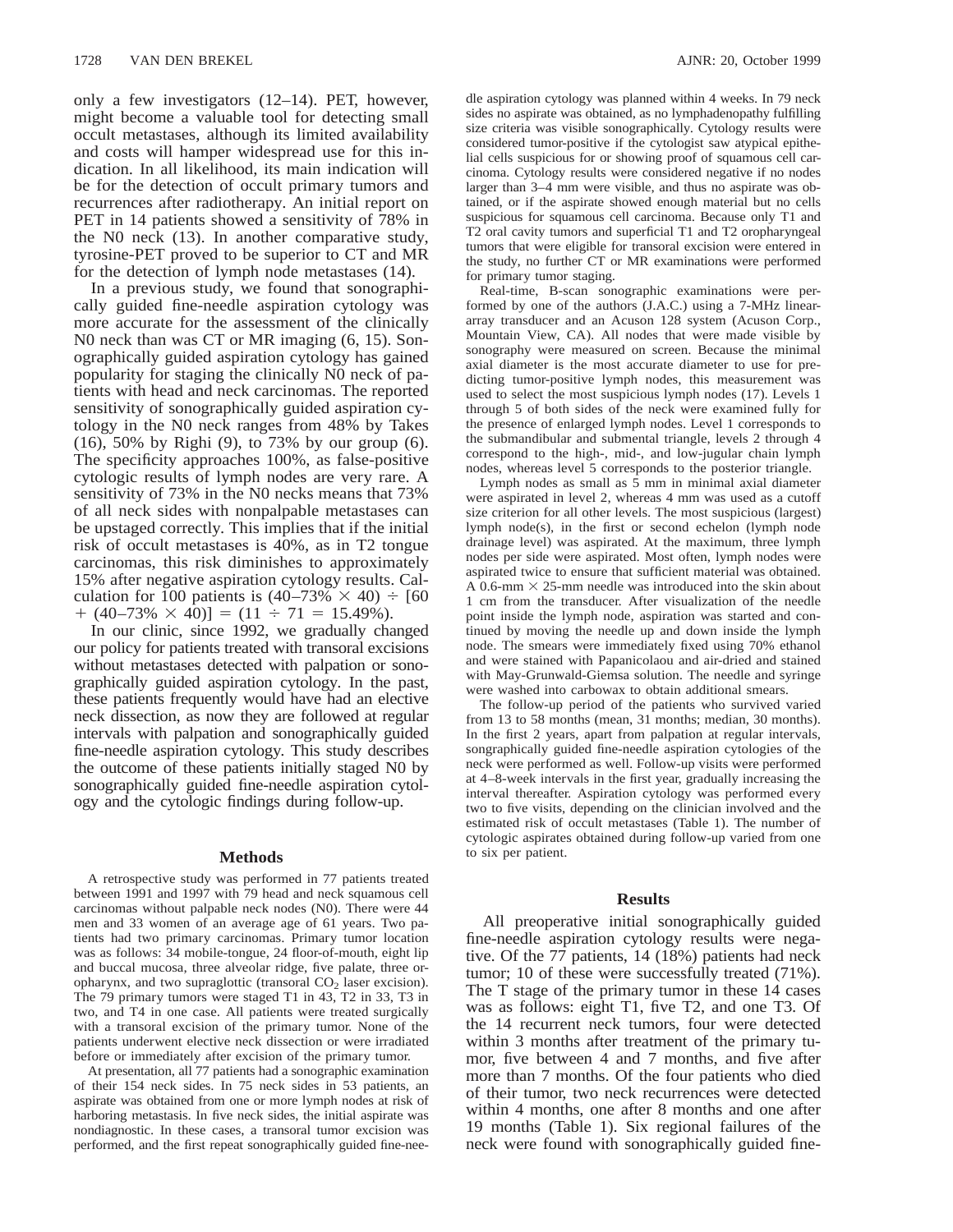|  | <b>TABLE 1: Characteristics of the 14 patients with recurrent neck tumor</b> |  |  |  |  |
|--|------------------------------------------------------------------------------|--|--|--|--|
|  |                                                                              |  |  |  |  |

| Case         | First Cytologic<br>Aspirate<br>Level (Size) | Positive Cytologic<br>Aspirate<br>Level (Size) | Number of<br>Metastases<br>(Levels) | Interval from<br>Negative Exam to<br>To Diagnosis<br>(Weeks) | Interval from<br>Negative to<br>Positive<br>Findings<br>(Weeks) | Duration and<br>Outcome |
|--------------|---------------------------------------------|------------------------------------------------|-------------------------------------|--------------------------------------------------------------|-----------------------------------------------------------------|-------------------------|
| 1            | $2(8 \& 8 mm)$                              | $2(12 \& 8 mm)$                                | $2(2 \& 3)$                         | 15                                                           | 21                                                              | ned, 19 months          |
| $\mathbf{2}$ | $2(6 \& 6 mm)$                              | $2(12 \& 6 mm)$                                | $2(2 \& 3)$                         | 16                                                           | 22                                                              | ned, 23 months          |
| 3            | $1(4 \& 5 mm)$                              | 3(14 mm)                                       | $5(2 \& 3)$                         | 18                                                           | 33                                                              | dod. 6 months           |
|              | 3(4 mm)                                     |                                                |                                     |                                                              |                                                                 |                         |
|              | $5(5 \text{ mm})$                           |                                                |                                     |                                                              |                                                                 |                         |
| 4            | $2(6 \text{ mm})$                           | $2(9 \& 7 mm)$                                 | 3(2)                                | 7, US                                                        | 12                                                              | ned, 8 months           |
| 5            | $1(5 \text{ mm})$                           | $2(8 \text{ mm})$                              | $2(1 \& 2)$                         | 12, US                                                       | 30                                                              | ned, 17 months          |
|              | $2(6 \text{ mm})$                           |                                                |                                     |                                                              |                                                                 |                         |
|              | 3(4 mm)                                     |                                                |                                     |                                                              |                                                                 |                         |
| 6            | $2(6 \& 7 mm)$                              | $2(12 \& 10 \text{ mm})$                       | $4(1-3)$                            | 10, US                                                       | 10                                                              | ned, 16 months          |
| 7            | $3(5 \text{ mm})$                           | $2(8 \text{ mm})$                              | <b>RT</b>                           | 8, US                                                        | 8                                                               | ned, 20 months          |
| $\,8\,$      | $2(5 \text{ mm})$                           | $1(30 \text{ mm})$                             | $6(1-4)$                            | 9                                                            | 9                                                               | dod, 14 months          |
| 9            | 2(4 mm)                                     | $2(10 \text{ mm})$                             | $3(1-3)$                            | 17                                                           | 23                                                              | dod, 8 months           |
|              |                                             | $4(20$ mm)                                     |                                     |                                                              |                                                                 |                         |
| 10           | $2(6 \text{ mm})$                           | $2(20$ mm $)$                                  | <b>RT</b>                           | 20                                                           | 80                                                              | dod, 2 months           |
|              |                                             | $4(19 \& 9 mm)$                                |                                     |                                                              |                                                                 |                         |
| 11           | $2(6 \text{ mm})$                           | $2(9 \text{ mm})$                              | 1(2)                                | 20, US                                                       | 56                                                              | doc, 5 months           |
| 12           | No nodes                                    | No Biopsy                                      | $2(1 \& 2)$                         | 10                                                           | 47                                                              | ned, 41 months          |
| 13           | 1(4 mm)                                     | No Biopsy                                      | 1(1)                                | 4                                                            | 43                                                              | ned, 15 months          |
|              | $2(4 \& 5 mm)$                              |                                                |                                     |                                                              |                                                                 |                         |
| 14           | $3(5 \text{ mm})$                           | $2(5 \text{ mm})$                              | 1(3)                                | 9. US                                                        | 26                                                              | ned, 27 months          |

Note.—RT, radiotherapy; US, disease shown by sonography before palpation; ned, no evidence of disease; dod, dead of disease; and doc, death of other cause.



FIG 1. Size (minimal diameter) of the 19 metastases, as measured by sonography.

needle aspiration cytology, whereas eight were detected by palpation. All these eight patients previously had negative cytology results. In six of these eight patients, sonographically guided cytology was used to confirm clinical suspicion, whereas for the other two cases no cytologic confirmation was obtained.

In 11 of the 14 patients, the preoperative sonographically guided cytology was obtained from the correct level in the neck, as the later metastasis occurred at this level. During the follow-up of these 14 patients, 54 tumor-negative lymph nodes were aspirated, varying in size from 3 to 18 mm in minimal axial diameter, whereas a total of 19 metastatic lymph nodes were aspirated, varying in size from 6 to 30 mm in minimal axial diameter (Fig 1). Most metastases were detected at level 2 (Table 1). There was only minor discordance between the levels indicated by the sonographer and the pathologist (Table 1). For the 10 patients who had undergone both sonographically guided aspiration cytology and histopathologic analysis (Table 1), the comparison shows that metastases at level 1 were missed by the sonographer three out of four times. In at least three cases, lymph nodes that the sonographer classified to be at level 2 were classified to be at level 3 by the pathologist.

Of these 14 patients with regional failure, 12 were treated with a neck dissection, and 10 of these also received postoperative radiotherapy. One patient with one 8-mm metastasis was treated only with curative-intent radiotherapy, and one patient with distant metastases was radiated for palliation only. In the 12 salvage-neck dissection specimens, there were 32 histologically proved positive lymph nodes found at levels 1 through 4 (Table 1). Of these 32 nodes, 13 showed extranodal tumor spread in nine patients.

Of the 14 patients who developed neck failure, five patients died (Table 1). Four patients died of their cancer, whereas one patient died after 5 months of another cause and was cancer-free. The diseasefree survival in the 10 patients salvaged ranged from 5 to 48 months (mean and median, 26 months). The lymph node size in the patients who died of the regional failure was 14 mm or larger, whereas it was smaller in the group of 10 patients who were salvaged. In one patient (number 8), only 2 months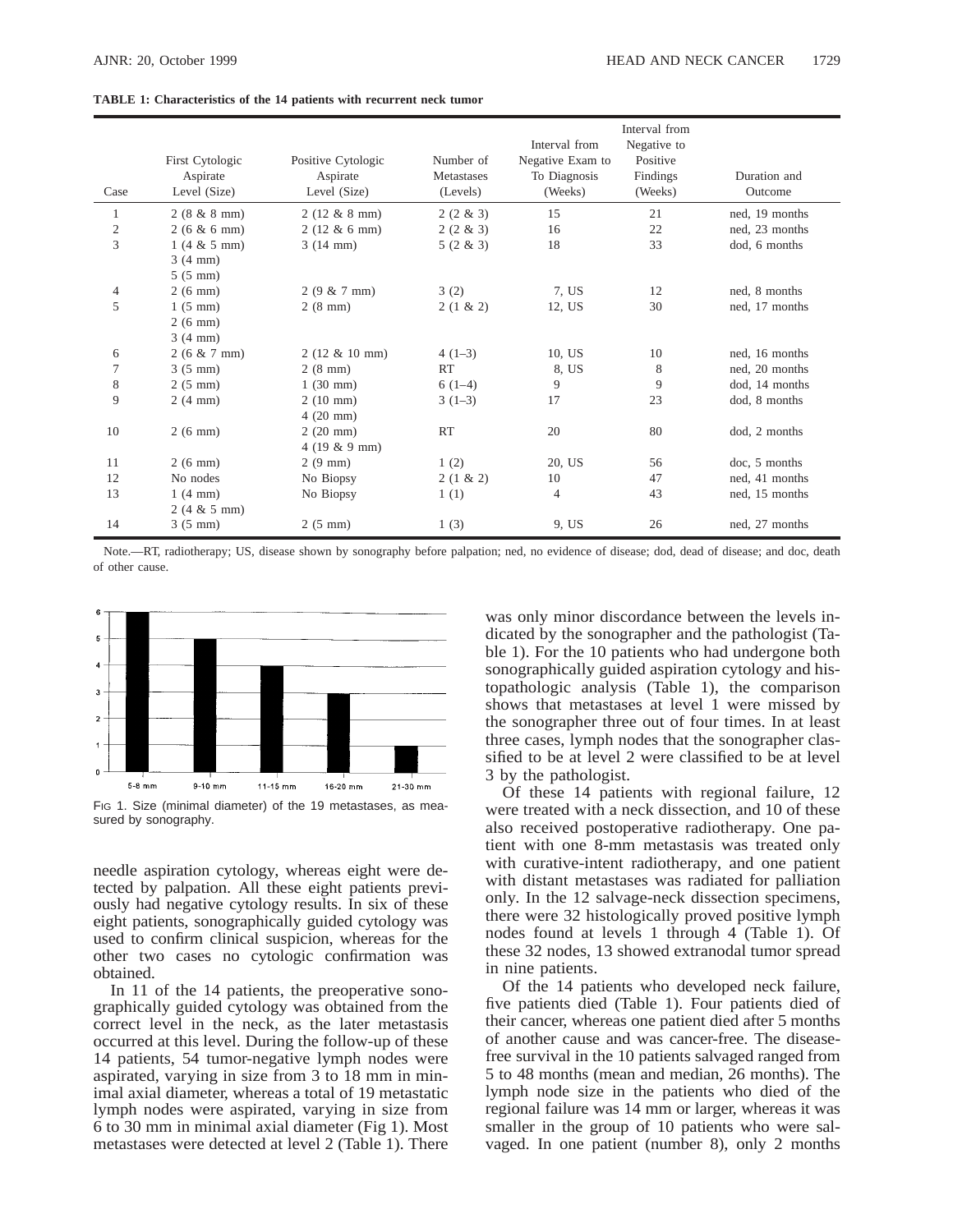**TABLE 2: Summary of results in some comparable series of patients treated with transoral excision of T1-2 tumors and clinically N0 necks in whom a ''wait and see'' management strategy for the neck was conducted**

| Author                | Patients<br>Observed | <b>Neck</b><br>Recurrences<br>(Rate) |
|-----------------------|----------------------|--------------------------------------|
| Kligerman (ref 19)    | 33                   | 11 (33%)                             |
| $Ho$ (ref 20)         | 28                   | 10(36%)                              |
| Fakih (ref 21)        | 40                   | 23 (57%)                             |
| Cunningham (ref 22)   | 43                   | 18 (42%)                             |
| McGuirt (ref 23)      | 103                  | 37 (36%)                             |
| Vandenbrouck (ref 24) | 36                   | 17 (47%)                             |
| Total (average)       | 283                  | 116 (41%)                            |
| Current study         | 77                   | 14 (18%)                             |

after his transoral excision, a 30-mm submandibular node was palpated that was not seen on the previous sonographically guided needle cytology. In patient 3, two follow-up sonographically guided examinations were performed, and 18 weeks after the last negative cytology, a metastasis at level 3 was detected by palpation and measured at 14 mm by sonography. Although there was extranodal spread, this patient refused postoperative radiotherapy and died. In case 9, only one, and in case 10, only two follow-up sonographically guided aspiration cytologies were performed at long intervals, and metastases were found by palpation.

#### **Discussion**

In a previous study, we found sonographically guided fine-needle aspiration cytology to be significantly more accurate than palpation, CT, or MR imaging for the assessment of the neck, and especially the N0 neck (6). Because of this, we now rely on this technique for the early detection and exclusion of lymph node metastases in patients treated with transoral excision. As occult metastases will inevitably develop into neck failures when not treated, the risk of occult metastases is studied best by looking at series that adhered to a ''wait and see'' strategy. Studies that looked at the incidence of occult metastases by examining the histopathologic neckdissection specimen are hampered by the fact that routine histopathologic analysis overlooks between 5% and 10% of all metastases (18). The failure rate in the neck in this study was 18%, which compares favorably to the incidence of occult metastases quoted in the literature for patients treated with transoral tumor excision and a ''wait and see'' follow-up strategy for the neck. In most series on transoral tumor excision for T1–2 oral carcinomas that use palpation for staging and follow-up, the incidence of occult metastases varies and is between 24% and 57% (19–24). Although the differences are quite large, the mean percentage of neck node recurrences found in these series is 41% (Table 2). In a previous study, we found a histopathologic incidence of pal-



FIG 2. Delay between excision of the primary tumor and neck failure in 14 patients.

pably occult metastases of 41% as well (6). If an estimate of occult metastases missed by palpation is 41% in this patient population, and those missed by sonographically guided fine-needle aspiration cytology is 18%, the sensitivity of the sonographically obtained cytology in this study can be calculated to be 68%. Calculation for 100 patients is: (False Negatives)  $\div$  (100 - 41+ False Negatives) = 18%; False negatives = 13; Sensitivity =  $(41-13) \div 41$  $= 68\%$ . This figure of 68% for the palpably N0 neck is in the same range as that found in our earlier studies (6, 15) and is somewhat higher than the sensitivity of 48% found by Takes (16) or of 50% found by Righi (9).

This study also shows that sonographically guided fine-needle aspiration cytology often ensures detection of neck recurrences at an early stage. Six out of the 14 neck recurrences were detected before being palpable, and most of these nodal metastases were smaller than 1 cm (Table 1, Fig 1). Furthermore, almost all regional failures were detected in the first year (Fig 2). Unfortunately, sonographically guided fine-needle aspiration cytology did not enable detection of all these early-stage recurrences and in some patients, even within a couple of months after a previous negative examination, a large nodal metastases was present. Although it will never be possible to detect all early-stage neck failures, in three out of the four patients who died of their disease, a too-long interval between the follow-up sonographic examinations might have contributed to the spread of the disease. This, once again, emphasizes the need for regular follow-up sonographically guided aspiration cytology in the first year. It also is clear from the literature that most neck failures occur within the first 12 months of initial treatment. In the series of Fakih (21), 22 of 23 neck recurrences were found within the first year and Vandenbrouck (24) also diagnosed 16 of the 17 neck recurrences in the first 18 months. Probably because of this early detection of neck failures, we were able to salvage 10 (71%) of these 14 patients. This figure compares favorably to reported salvage rates, which vary from 27% to 82% (average 50%) after a regional recurrence (19–24). Nevertheless, our follow-up is still limited. As expected, the most important differences in patients